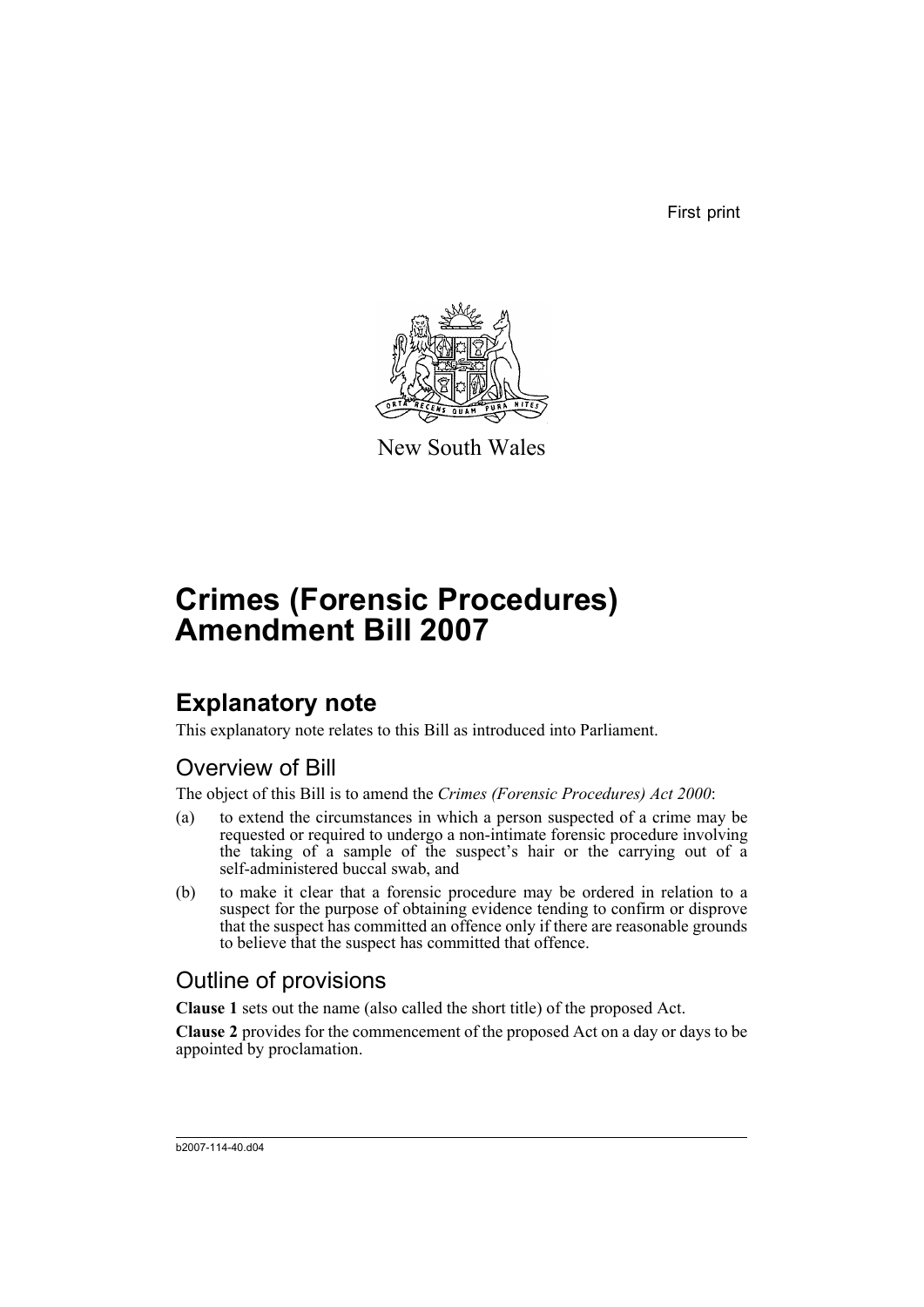Crimes (Forensic Procedures) Amendment Bill 2007

Explanatory note

**Clause 3** is a formal provision that gives effect to the amendments to the *Crimes (Forensic Procedures) Act 2000*.

**Clause 4** provides for the repeal of the proposed Act after all the amendments made by the proposed Act have commenced. Once the amendments have commenced the proposed Act will be spent and section 30 of the *Interpretation Act 1987* provides that the repeal of an amending Act does not affect the amendments made by that Act.

### **Schedule 1 Amendments**

**Schedule 1 [1] and [2]** amend the *Crimes (Forensic Procedures) Act 2000* to allow a police officer to request a suspect to undergo a non-intimate forensic procedure involving the taking of a sample of a suspect's hair or the carrying out of a self-administered buccal swab in connection with the investigation of any offence (rather than just indictable offences and other prescribed offences).

**Schedule 1 [3] and [4]** make similar changes to the provisions of the *Crimes (Forensic Procedures) Act 2000* that allow a police officer or Magistrate to order a suspect to undergo a forensic procedure. The amendments will allow a non-intimate forensic procedure involving the taking of a sample of a suspect's hair or the carrying out of a self-administered buccal swab to be ordered by a police officer or Magistrate in connection with the investigation of any offence (rather than just indictable offences and other prescribed offences).

The amendments in **Schedule 1 [3] and [4]** also clarify that a police officer or Magistrate may order a forensic procedure only if there are reasonable grounds to believe that a suspect has committed an offence, and the sample is taken for the purpose of proving or disproving that the suspect has committed that offence. The provisions do not permit forensic procedures to be used to investigate whether the suspect has committed an offence if there are no reasonable grounds to believe that the suspect has committed that offence. **Schedule 1** [5] is a related amendment that ensures that if forensic material is taken in relation to an offence but proceedings are taken in relation to another offence arising out of the same act or omission by the suspect, the provisions of the *Crimes (Forensic Procedures) Act 2000* relating to destruction of the forensic material do not apply.

**Schedule 1 [6]** enables savings and transitional regulations to be made as a consequence of the amendments.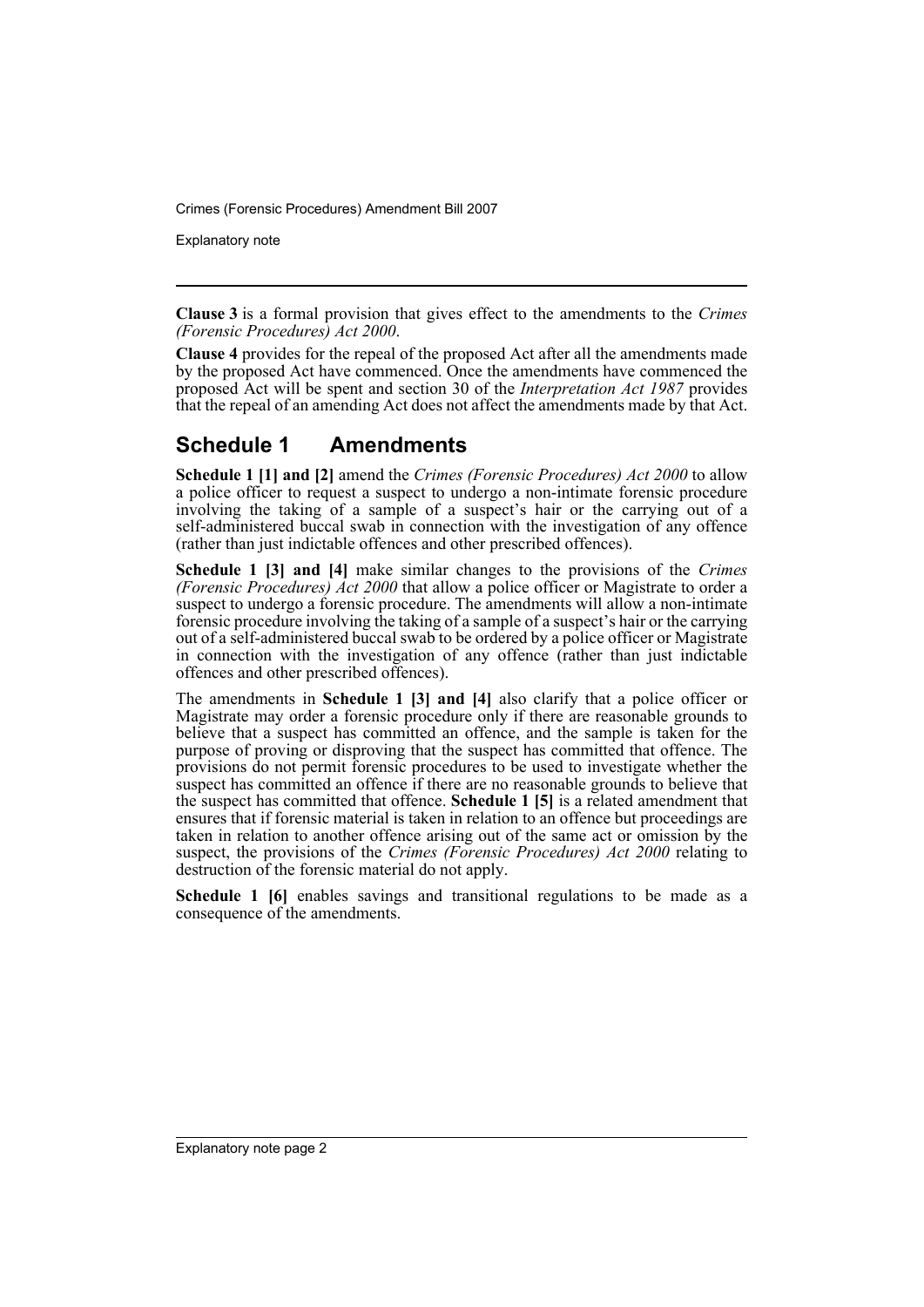First print



New South Wales

# **Crimes (Forensic Procedures) Amendment Bill 2007**

## **Contents**

|                                               | Page          |
|-----------------------------------------------|---------------|
| Name of Act                                   |               |
| Commencement                                  | 2             |
| Amendment of Crimes (Forensic Procedures) Act |               |
| 2000 No 59                                    | $\mathcal{P}$ |
| Repeal of Act                                 | 2             |
| Schedule 1 Amendments                         | 3             |
|                                               |               |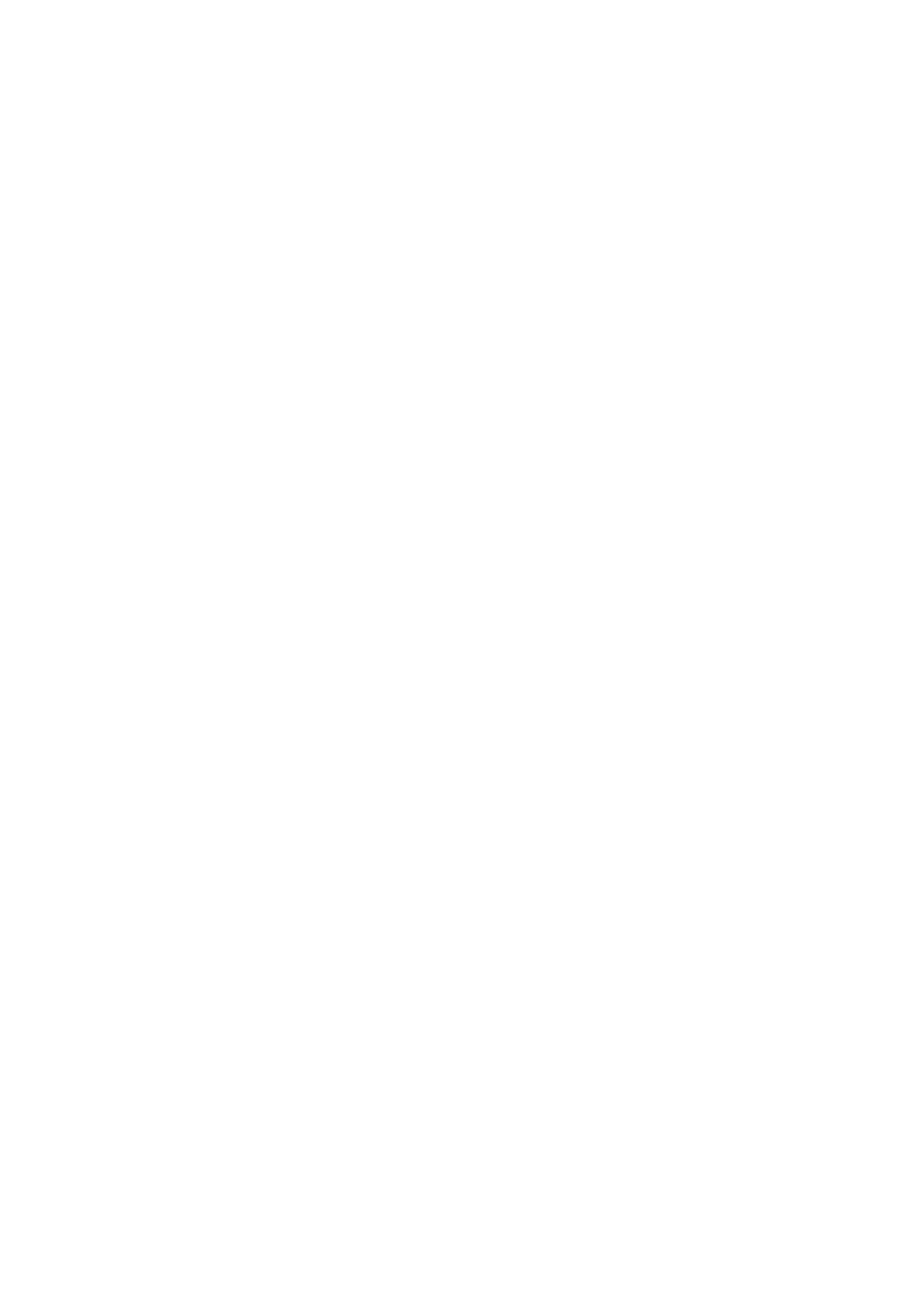

New South Wales

# **Crimes (Forensic Procedures) Amendment Bill 2007**

No , 2007

#### **A Bill for**

An Act to amend the *Crimes (Forensic Procedures) Act 2000* to make further provision with respect to the carrying out of forensic procedures.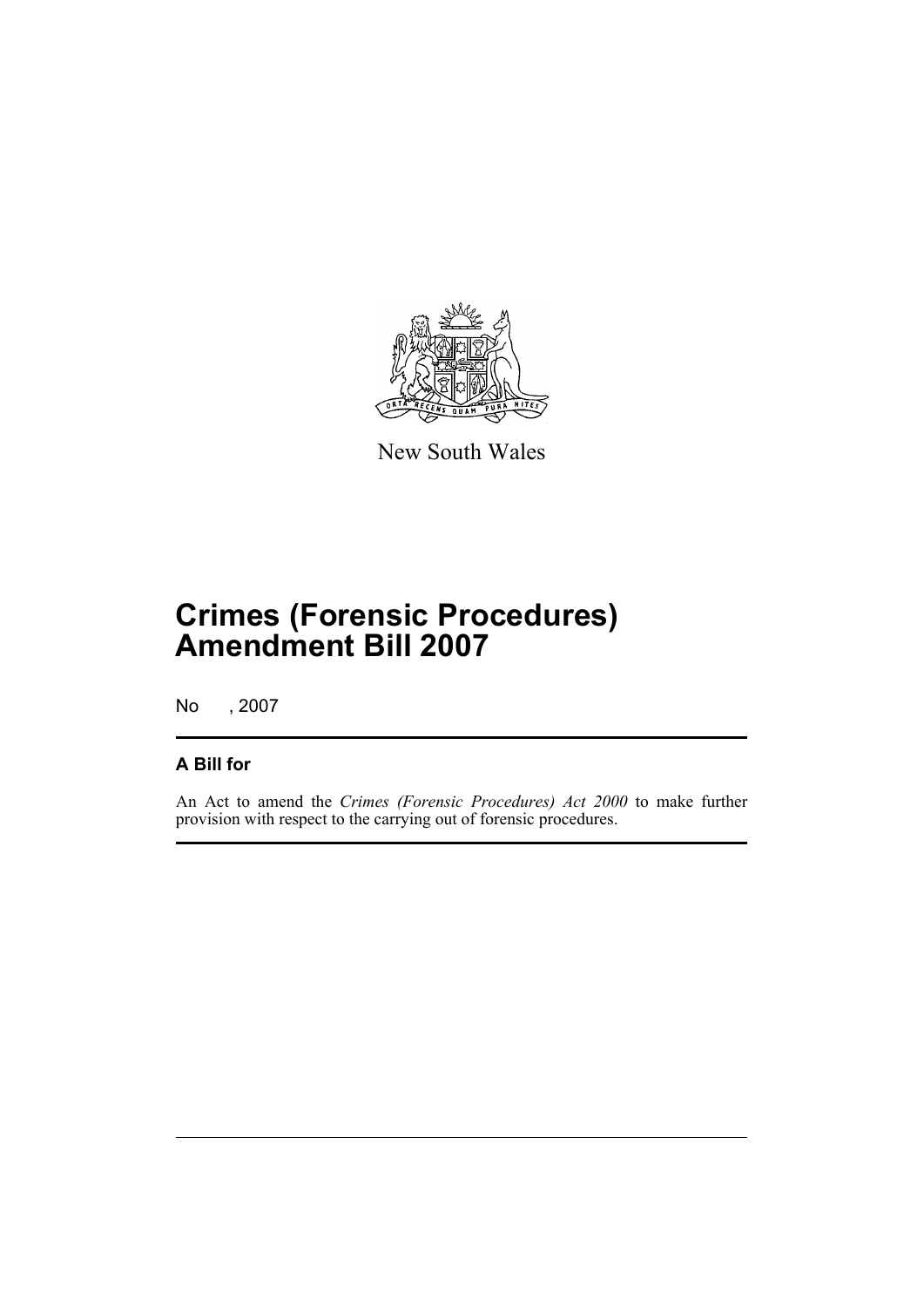<span id="page-5-3"></span><span id="page-5-2"></span><span id="page-5-1"></span><span id="page-5-0"></span>

|              | The Legislature of New South Wales enacts:               |                                                                                                                                                           | 1              |
|--------------|----------------------------------------------------------|-----------------------------------------------------------------------------------------------------------------------------------------------------------|----------------|
| 1            | Name of Act                                              |                                                                                                                                                           | $\overline{2}$ |
|              |                                                          | This Act is the Crimes (Forensic Procedures) Amendment Act 2007.                                                                                          | 3              |
| $\mathbf{2}$ | <b>Commencement</b>                                      |                                                                                                                                                           | 4              |
|              |                                                          | This Act commences on a day or days to be appointed by proclamation.                                                                                      | 5              |
| 3            | Amendment of Crimes (Forensic Procedures) Act 2000 No 59 |                                                                                                                                                           | 6              |
|              | Schedule 1.                                              | The Crimes (Forensic Procedures) Act 2000 is amended as set out in                                                                                        | 7<br>8         |
| 4            | <b>Repeal of Act</b>                                     |                                                                                                                                                           | 9              |
|              | (1)<br>provisions of this Act have commenced.            | This Act is repealed on the day following the day on which all of the                                                                                     | 10<br>11       |
|              | (2)                                                      | The repeal of this Act does not, because of the operation of section 30<br>of the <i>Interpretation Act 1987</i> , affect any amendment made by this Act. | 12<br>13       |
|              |                                                          |                                                                                                                                                           |                |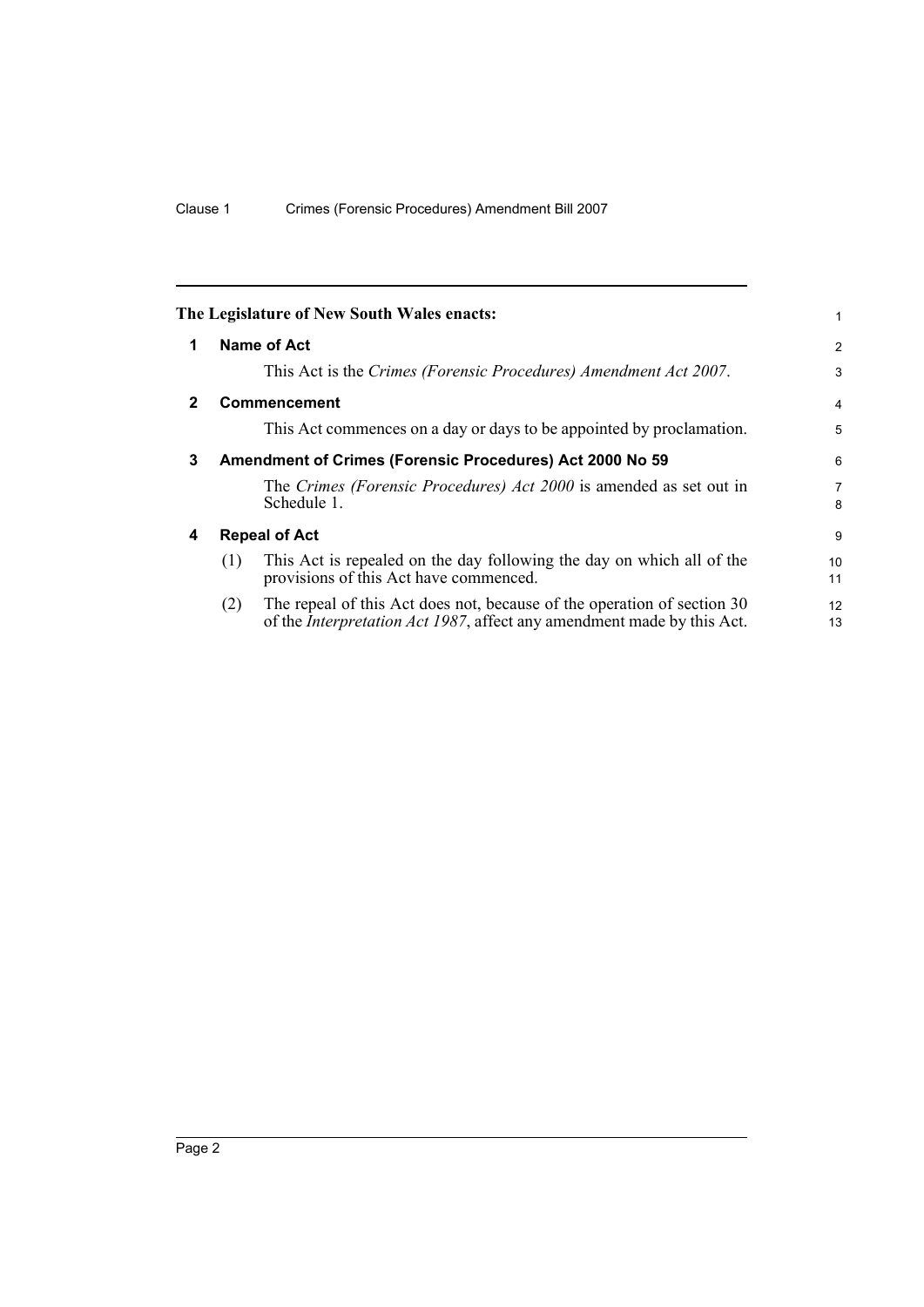Crimes (Forensic Procedures) Amendment Bill 2007

Amendments Schedule 1

1

## <span id="page-6-0"></span>**Schedule 1 Amendments**

|       |                                                            |            | (Section 3)                                                                                                                                                                                                 | $\overline{2}$           |
|-------|------------------------------------------------------------|------------|-------------------------------------------------------------------------------------------------------------------------------------------------------------------------------------------------------------|--------------------------|
| [1]   | to forensic procedure                                      |            | Section 11 Conditions under which police officer may request consent                                                                                                                                        | 3<br>4                   |
|       | from section 11 $(2)$ .                                    |            | Omit ", or a non-intimate forensic procedure involving the taking of a sample<br>of the suspect's hair or the carrying out of a self-administered buccal swab"                                              | 5<br>6<br>$\overline{7}$ |
| $[2]$ | <b>Section 11 (3)</b>                                      |            |                                                                                                                                                                                                             | 8                        |
|       |                                                            |            | Omit "(other than a procedure involving the taking of a sample of the suspect's<br>hair or the carrying out of a self-administered buccal swab)".                                                           | 9<br>10                  |
| $[3]$ | <b>Section 20</b>                                          |            |                                                                                                                                                                                                             | 11                       |
|       | Omit the section. Insert instead:                          |            |                                                                                                                                                                                                             | 12                       |
|       | 20                                                         |            | Matters to be considered by senior police officer before ordering<br>non-intimate forensic procedure                                                                                                        | 13<br>14                 |
|       |                                                            | satisfied: | A senior police officer may not order the carrying out of a<br>non-intimate forensic procedure under section 18 (1) unless                                                                                  | 15<br>16<br>17           |
|       |                                                            | (a)        | that the suspect is under arrest, and                                                                                                                                                                       | 18                       |
|       |                                                            | (b)        | that there are reasonable grounds to believe that the<br>suspect has committed an offence, and                                                                                                              | 19<br>20                 |
|       |                                                            | (c)        | that there are reasonable grounds to believe that the<br>procedure might produce evidence tending to confirm or<br>disprove that the suspect has committed the offence<br>referred to in paragraph (b), and | 21<br>22<br>23<br>24     |
|       |                                                            | (d)        | that the suspect is neither a child nor an incapable person,<br>and                                                                                                                                         | 25<br>26                 |
|       |                                                            | (e)        | that the carrying out of such a procedure is justified in the<br>circumstances.                                                                                                                             | 27<br>28                 |
| [4]   | Section 24 Final order for carrying out forensic procedure |            |                                                                                                                                                                                                             | 29                       |
|       | Omit section 24 (2) and (3). Insert instead:               |            |                                                                                                                                                                                                             | 30                       |
|       | (2)                                                        |            | In the case of an intimate forensic procedure:                                                                                                                                                              | 31                       |
|       |                                                            | (a)        | there must be reasonable grounds to believe that the<br>suspect has committed a prescribed offence, and                                                                                                     | 32<br>33                 |
|       |                                                            | (b)        | there must be reasonable grounds to believe that the<br>procedure might produce evidence tending to confirm or                                                                                              | 34<br>35                 |